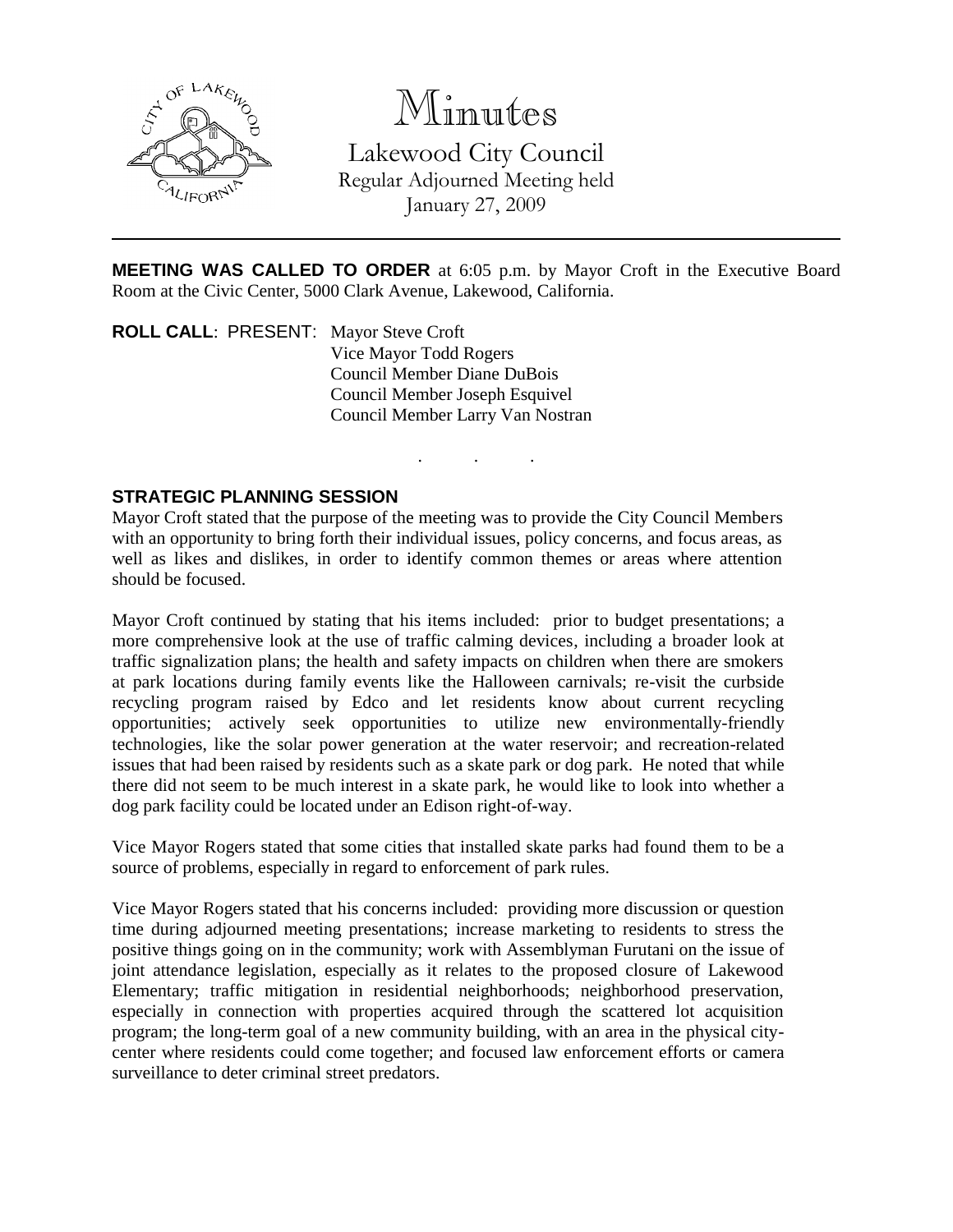City Council Minutes January 27, 2009 Page 2

#### **STRATEGIC PLANNING SESSION** - Continued

Council Member DuBois stated her areas of interest included: concern for public safety in our residential neighborhoods; status of reported crimes; and what can be done to keep foreclosed properties from looking run down in both residential neighborhoods and commercial properties. She urged caution when considering issues involving personal rights, like smoking in parks.

Council Member Van Nostran stated his areas of interest included: status or resolution of reported crime incidents; effectiveness of augmented law enforcement programs, like the license plate recognition technology; relocating City Hall to the corner lot and re-use current City Hall property for a central park; encourage the Chamber of Commerce to help local property owners attract new tenants to fill vacant storefronts; encourage WalMart management to consider expanding the Lakewood location into a superstore.

Mayor Croft stated that the City should be looking at anything that could be done to successfully compete with other cities for new businesses to fill vacant spaces, and that it would help for the City Council to have a better understanding of how criminal cases are processed through the Sheriff's Department system.

Council Member Esquivel stated that he too was disturbed by the street robbery trend. He also stated that he would like to look into the parking situation at Lakewood Regional Medical Center. He noted that the staff had always been responsive when he had brought up a concern or requested information.

Responding to questions from the Council, Community Development Director Jack Gonsalves stated that staff received a monthly update on foreclosed properties in the City and that bank-owned properties were difficult to manage, as most banks tended to be slow to respond to reported maintenance issues.

Council Member Van Nostran suggested staff contact local churches to see if they would be interested in participating with the City on property clean-up events.

Mayor Croft noted that with the Federal stimulus package pending, the City should position itself to be ready to take advantage of any special funding for which it could qualify.

City Manager Howard Chambers proposed a pre-budget development session to provide the City Council Members with an early opportunity to change areas of emphasis.

Vice Mayor Rogers stated it would be important to maintain awareness of pending legislation and of legislative opportunities at both the State and Federal levels for legislation that could impact the City or that should be reviewed for implementation in the City.

. . .